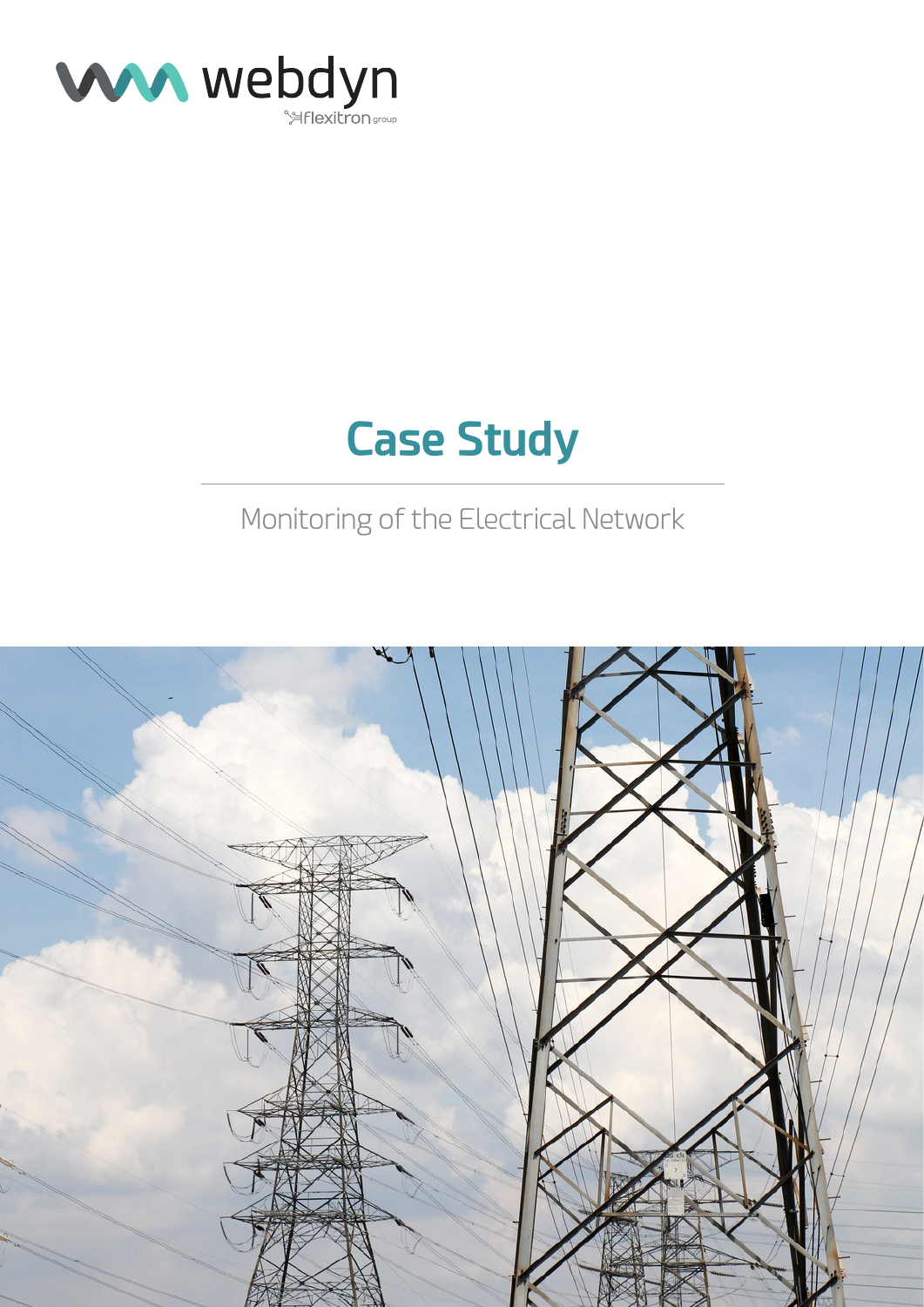## Monitoring of the Electrical Network

The monitoring of the electrical network is a typical industrial IoT solution in which the advantages of the new smart IoT devices are used to detect failures in the power supply. Thanks to the early detection of electrical problems, bigger problems are avoided through rapid and effective action. This happens thanks to the collection of real-time information on fault indicators with smart modems that transmit the information through LTE/4G. This case study is based on an actual project in the Southeast Asia Pacific (APAC) area.

### Device: MTX-IoT-S, 4G programmable IoT modem with 8x digital I/Os, 2x ADC and battery



#### Platform: Cervello IoT Platfotm or Owner IoT Platfotm

In these cases, the maintenance manager needs to know in real time, the status of each of the critical points. To do this, several fault indicators are used. These devices contain an internal relay that opens when the sensor detects ground faults or short circuits. In case of detection, the internal relay opens and sends a digital fault signal. Once the fault has been signaled, an external relay is required to reset the device to return to the initial monitoring point.

This solution needs a device with the greatest number of digital inputs possible (in order to monitor more than one fault indicator), a battery so that the communications equipment continues to function in the event of a power failure, control of the relays to perform the reset of the fault indicator, and an industrial box with DIN rail mounting, to be able to install it easily. Due to this list of requirements, the ideal MTX device for this solution is the MTX-IoT-S modem, which has 8 digital inputs, DIN rail mounting, and the possibility of including an internal battery directly in the modem box. To cover the need of relays control, our development department made some modifications to the hardware and firmware, adapting the standard equipment to match the requirements of the solution perfectly.

The description of the operation of the solution would be: the fault indicator contains an internal relay that is closed. In the event of a network failure, the sensor detects it and opens the internal relay. This change is detected by the MTX-IoT-S modem through one of its digital inputs, which sends a specific frame through MQTTs to the management platform. An automatic trigger activates one of the relays of the MTX-IoT-S that returns the fault tndicator to its initial state, leaving it ready to continue with the monitoring.

Since the sending of frames is done through MQTTs, the MTX-IoT-S is compatible both with an integral solution using the Cervello IoT platform, and with a solution in which the management platform is provided